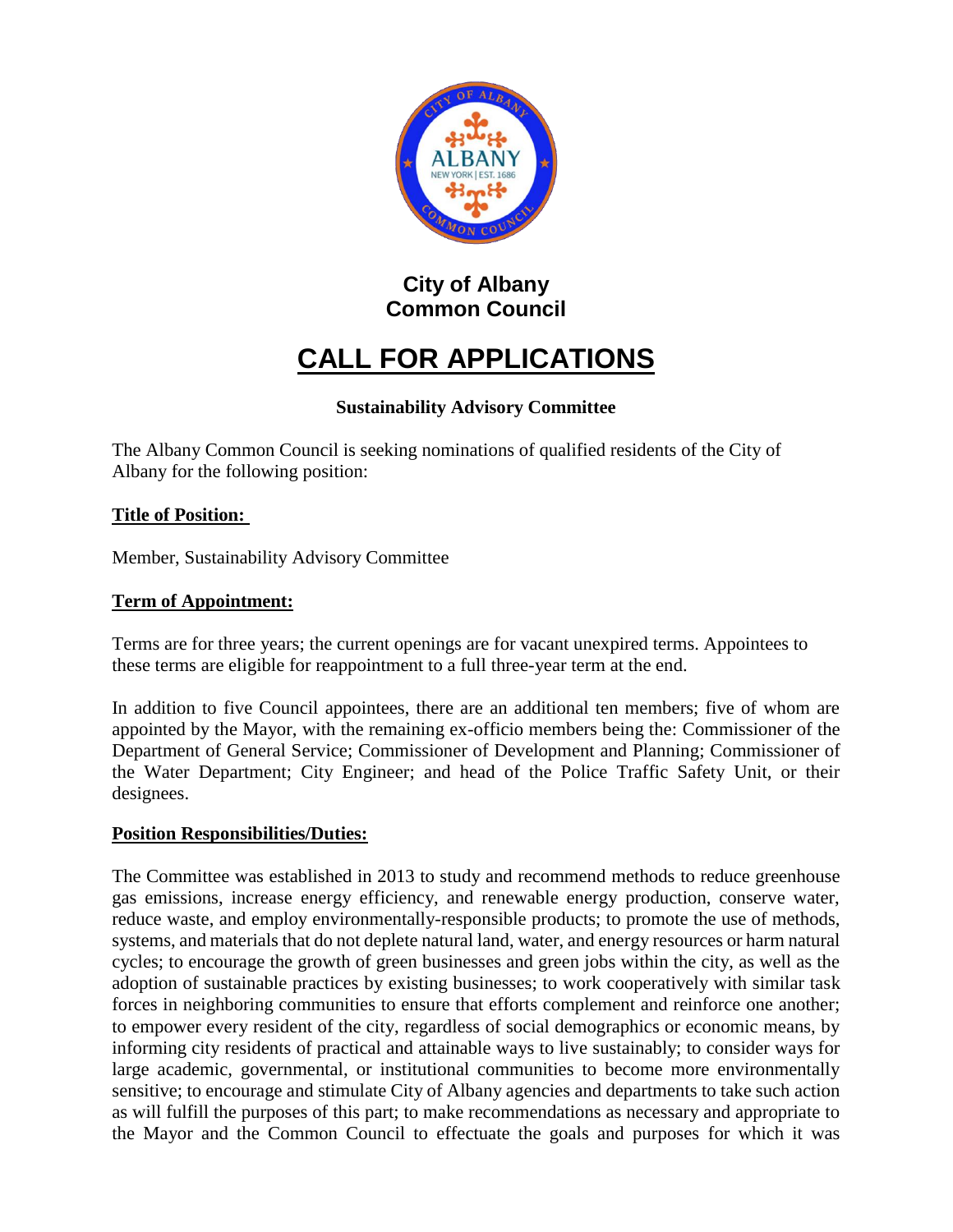established; and to assist with the implementation and monitoring of the [Climate Action](http://www.albany2030.org/sites/default/files/Appendix%20D_Climate%20Action%20Plan.pdf) and [Adaptation](http://www.albany2030.org/files/Albany%20Vulnerability%20Assessment%20%26%20Adaptation%20Plan.pdf) Plans, [Albany 2030 Comprehensive Plan,](http://www.albany2030.org/general/final-plan) as well as the [Capital Region Sustainability](http://sustainablecapitalregion.org/full-report)  [Plan.](http://sustainablecapitalregion.org/full-report)

The Committee has the authority to create subcommittees to focus on specific topics, including, but not limited to, energy, equity, transportation, water, waste, and food systems. Membership on the subcommittees is open to the general public at the discretion of the Committee.

Appointed members of the Committee must reside in the City of Albany and possess a reputation for fairness, integrity and responsibility and have demonstrated an active interest in public affairs and the environment. The members appointed shall reflect community diversity, including, but not limited to, income level, race, religion, ethnicity, age, gender and sexual orientation.

The Sustainability Advisory Committee shall meet not less than six times per year and must file an annual report with the Mayor and Common Council.

#### **Statutory Authority:**

The Sustainability Advisory Committee is established in accordance with Article XVIII of Part 8 of Chapter 42 of the Code of the City of Albany [\(sections 42-132 through 42-137\)](http://www.ecode360.com/7679515?highlight=sustainability#7679515). Additional information on the Committee is available at this link: http://www.albanysustainability.org/working-group

#### **Application Requirement:**

Applicants are requested to submit a letter of intent describing qualifications, as well as why they would like to serve on the committee, and include a current resume to:

Ethan Samuel Senior Legislative Aide Common Council City Hall - Room 206 Albany, NY 12207 Tel: 434-5087 | Fax: 434-5081 | e-mail: esamuel@albanyny.gov

Applicants will be interviewed by a selected committee of the Common Council prior to appointment.

#### **Deadline for Applications:** Monday, April 18, 2022

(4/5/22)

# **Policy Statement**

The Common Council is committed to assuring that its appointments to city boards, authorities, commissions or committees is representative of the diversity of Albany's population. Consistent with the City of Albany Human Rights Law, it is the policy of the Common Council to prohibit discrimination because of race, color, religion, sex, national origin, sexual orientation, gender, age,